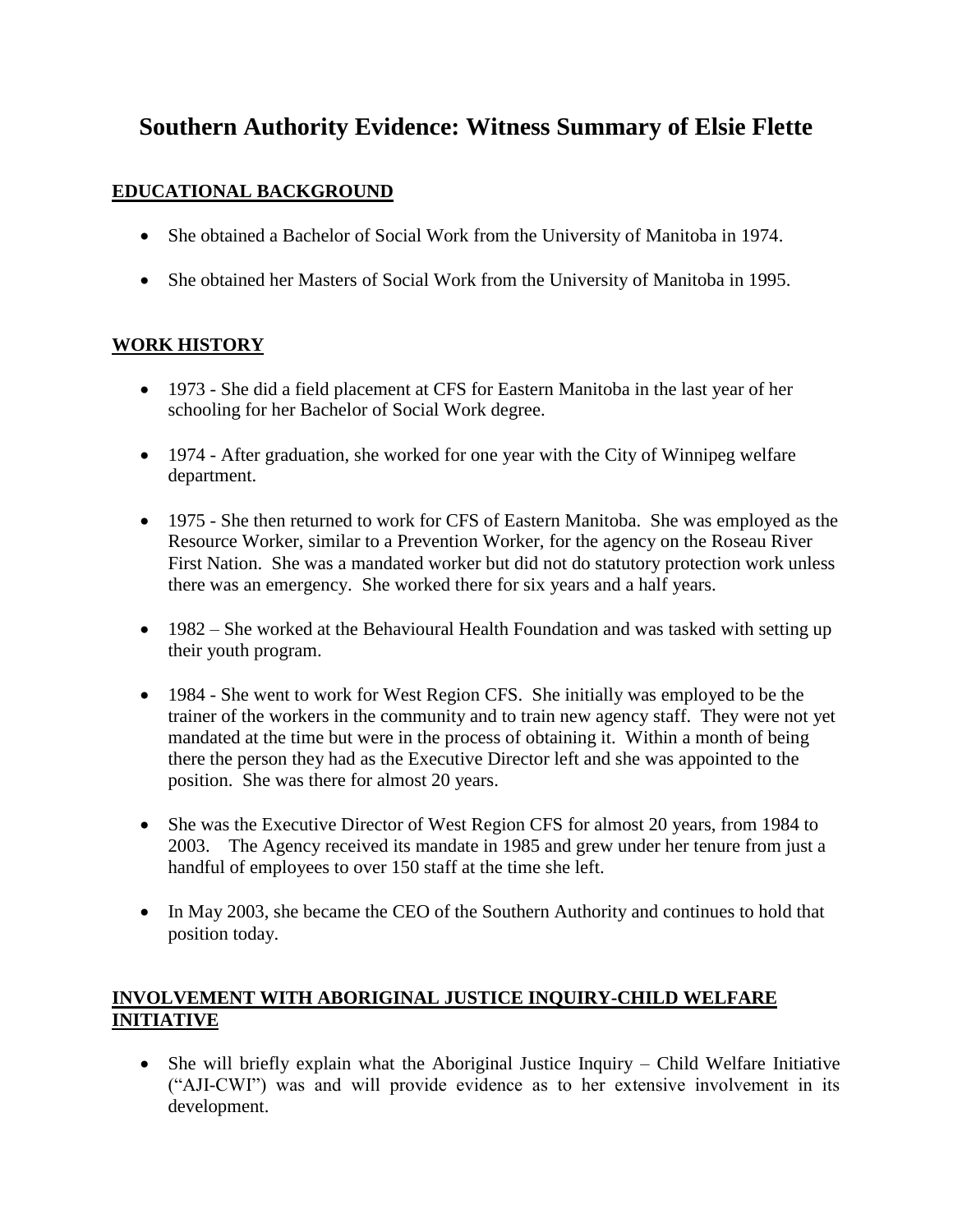- The AJI-CWI was an initiative to restructure the child and family services system in Manitoba. The Manitoba Metis Federation ("MMF"), Assembly of Manitoba Chiefs ("AMC"), Manitoba Keewatinowi Okimakanak ("MKO"), and the Province of Manitoba were all involved to develop a new system that recognized cultural differences and returned to First Nations and Metis peoples the right to develop and control the delivery of their own child and family services.
- She was directly involved with working to get the chiefs of the First Nations to sign a Memorandum of Understanding ("MOU") in 2000. The MOU outlined an agreement of what the AJI-CWI planned to accomplish. It also set out the framework by which the goals set out therein would be accomplished. Her role involved educating the chiefs and lobbying them to attain the requisite amount of support. This was an important step towards the realization of the AJI-CWI.
- There were three levels of organization within the development of the AJI-CWI. The Leadership level consisted of the AMC Grand Chief, the MKO Grand Chief, the President of the MMF, and the Minister of Family Services, and the Minister of Northern Affairs.
- The next level was the Joint Management Committee, which was chaired by Peter Dubienski who was an ADM at the time. She was on that Committee as the representative of the southern First Nations with AMC.
- The third level was the Implementation Committee, which she co-chaired. The Implementation Committee was the group that did most of the leg work; they formed the working groups, they got statements of work done for those groups, they monitored the work of those groups, and they drafted the conceptual plan.
- The Implementation Committee reported up to the Joint Management Committee. As she was on both committees, she acted as a link between the two committees.
- If the Implementation Committee could not reach consensus on something it would be referred up to the Joint Management committee. If consensus could not be reached there it would bump up to Leadership. So the implementation committee recommended things up and then joint management committee recommended approval to the leadership, and then they would present at the leadership meetings on whatever it was that they were recommending.
- She was also involved in the process of drafting of the legislation which was the cornerstone of AJI-CWI, reviewing the drafts and consulting with the regulation working group.
- She will explain how AJI-CWI has changed the system since the time services were provided to Phoenix and her family.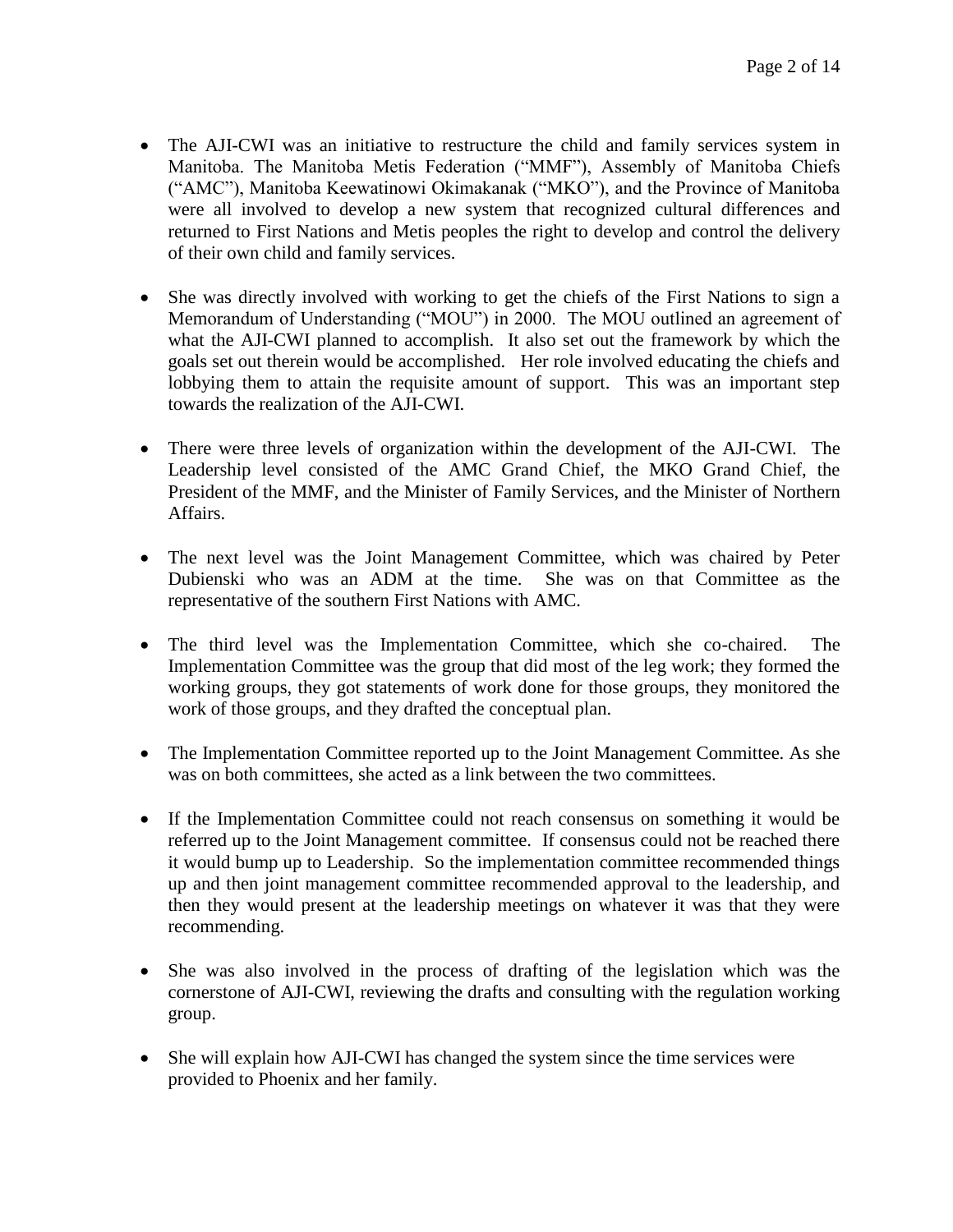There were essentially three pieces of legislation that were enacted as a result of AJI-CWI which accomplished the changes to the system. These are:

> *The Child and Family Services Authorities Act The Child and Family Services Authorities Regulation The Joint Intake and Emergency Services by Designated Agencies Regulation*

• The major changes to the system as a result of AJI-CWI were:

## a) CREATION OF THE AUTHORITIES AND CONCURRENT JURISDICTION

The AJI-CWI gave First Nations and Metis peoples the right to develop and control the delivery of their own child and family services. This was accomplished through the creation of the four Child and Family Services Authorities. All four Authorities through their agencies provide service throughout the province. No matter where they live in Manitoba, Aboriginal children and families now have access to child and family services from agencies providing service on behalf of an Aboriginal Authority. Prior to AJI-CWI, mandates for agencies were based solely on geographical boundaries.

#### b) DELEGATION OF DUTIES AND POWERS TO THE AUTHORITIES

Key duties and responsibilities for the oversight and monitoring of the delivery of child and family services was delegated from the Province to four Authorities.

#### c) THE CREATION OF CHOICE OF SERVICE PROVIDER

All children and families involved with child and family services for the first time are now guided through a standardized process called the Authority Determination Process or "ADP". The ADP directs children and families to the most culturally appropriate Authority. The ADP also provides families with an opportunity to select an alternate Authority to be responsible for service provision. The process involves an interview between a worker and a family and the filling out of a standardized form to choose the Authority for service.

#### d) JOINT INTAKE SERVICES

At the time of the AJI-CWI transfer in Winnipeg, Winnipeg CFS continued to provide centralized intake, after hours, and abuse investigation services. This unit was known as the Joint Intake Response Unit (JIRU). It was the primary first point of contact with the child and family services system and essentially continued to use the service model that had been employed previously by Winnipeg CFS. The JIRU handled both emergency and non-emergency calls. It made initial assessments and, depending on the situation, either dealt with the call directly, or referred callers to appropriate services. Responsibility for the services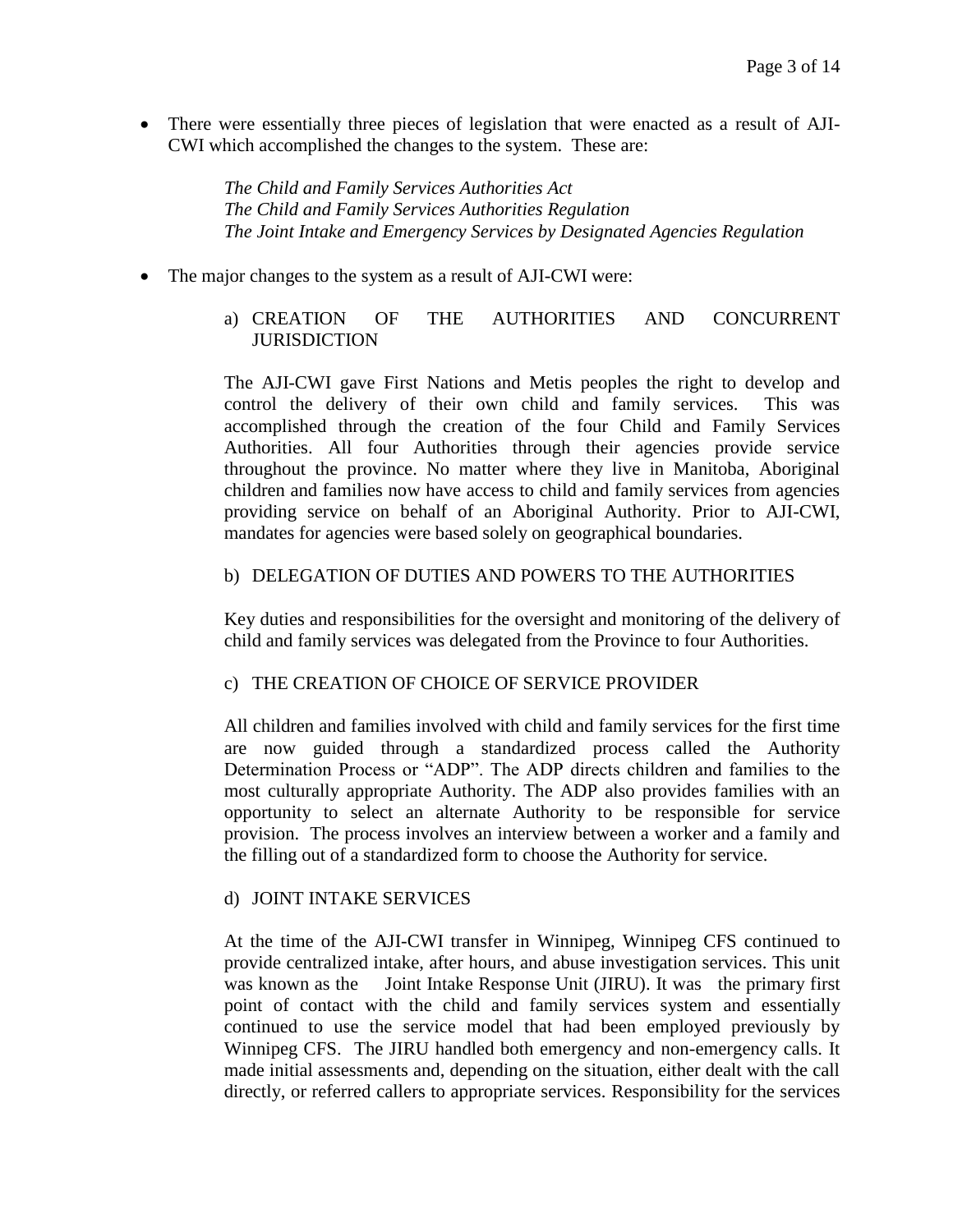and the staff remained with Winnipeg CFS. A joint management committee, with representation from each Authority, was responsible for planning the transition of JIRU to a separate agency. The JIRU became ANCR, an agency now mandated by the Southern Authority, in February 2007. Agencies were also designated for the provision of intake services for regions outside of Winnipeg as well. They are known as designated intake agencies (DIA) and, unlike ANCR, intake services at these agencies are embedded in family service functions.

- The legislation was proclaimed in November of 2003 and thereafter the process began, region by region, of transferring services to the Authorities. It started with the smallest region, which was the Interlake, and ended with Winnipeg. The completion of the transfer of each region was referred to as "going live" and until a region went live, it continued operating under the old regime. The implementation of the new system for Winnipeg began in May-June of 2005 and was completed around October. As such, it occurred after services were delivered to Phoenix and her family.
- She will provide evidence as to how the overhaul of the child welfare system after services were provided to Phoenix and her family has improved the system, resulted in better oversight of agencies, for the most part an improved relationship between agencies and their supervising bodies, and more overall individuals employed at the supervisory/administrative level.

# **THE SOUTHERN AUTHORITY GENERALLY**

- She will explain in detail what the Southern Authority is and what it does. **(Tab A – Southern Authority 2011/2012 Annual Report)**
- There are 10 agencies mandated by the Southern Authority: Animikii Ozoson CFS, Peguis CFS, Sagkeeng CFS, Dakota Ojibway CFS, Southeast CFS, Sandy Bay CFS, Anishinaabe CFS, West Region CFS, Intertribal CFS and ANCR.
- The *Authorities Act* created the four Authorities. Each authority has one or more agencies that now fall under its jurisdiction. Under the legislation, the responsibility for the delivery of child and family services has been, to a certain extent, delegated from the Province to the four Authorities.
- Many of the powers and responsibilities that used to be with the Director of child welfare have devolved to the Authorities and are now their sole responsibility. Other duties and powers are shared by the Authorities and the Director; a few remain solely with the Director. She will expand upon these duties and powers and how the Authorities and the Director interact.
- Broadly stated, the Southern Authority is responsible for overseeing what the agencies under their supervision do. They are responsible to mandate these agencies and within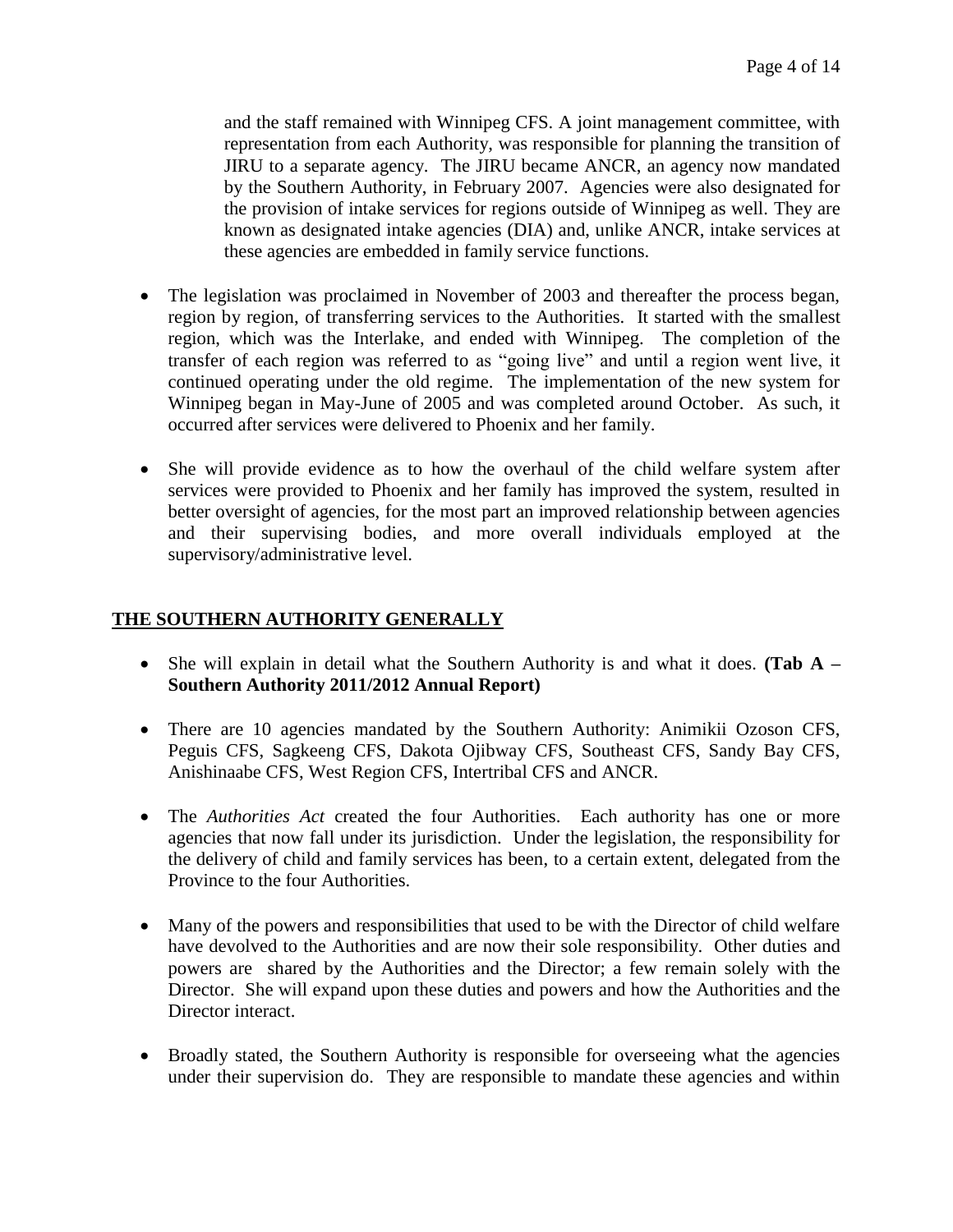that they can withdraw a mandate or appoint an administrator to run the agency if necessary.

- The Southern Authority is responsible for ensuring that provincial funding flows to its agencies.
- The Southern Authority creates its own specific standards, but they cannot be inconsistent with the provincial foundational standards. The Southern Authority is one of the parties involved with the creation of provincial foundational standards as well. She will provide evidence as to the Southern Authority's involvement in the development of province wide standards, as well as their own Authority specific standards.
- The complete list of the powers and duties of the Southern Authority are outlined in the legislation. Mandating agencies, distributing funding, and the ability to develop standards are some of the key powers.
- All four of the Authorities are jointly responsible to designate agencies to provide intake and after hours services. Winnipeg has a separate agency (ANCR) that provides intake and after hours services for all agencies providing service in Winnipeg. ANCR falls under the supervision of the Southern Authority.
- There is a CFS Standing Committee that was established by the *CFS Authorities Act*. This Committee is comprised of the four CEO's of the Authorities, the Director of child welfare and an additional member appointed by the Métis Authority. The Committee meets monthly. The Committee's role is to act as an advisory body to the Authorities and the government, and it is responsible for facilitating cooperation and coordination in the provision of child welfare services. She will provide evidence as to the Southern Authority's involvement at Standing Committee.

## **QUALITY ASSURANCE ("QA")**

- She will provide evidence as to the state of QA in her experience prior to and during the time when services were provided to Phoenix and her family.
- Quality Assurance has improved significantly since the time services were provided to Phoenix Sinclair and her family. She recalls that in her more than 20 years as the Executive Director of West Region CFS, only one file audit/review had been done at that Agency by the Director and that was at the agency's request.
- No other reviews were ever done of the agency or of any program of the agency by the Director during her time there, with the exception of child death reviews done by the Chief Medical Examiner under the *Fatalities Inquiries Act*.
- She will provide evidence as to what changes have taken place to QA since services were provided to Phoenix and her family and how these changes have improved the system.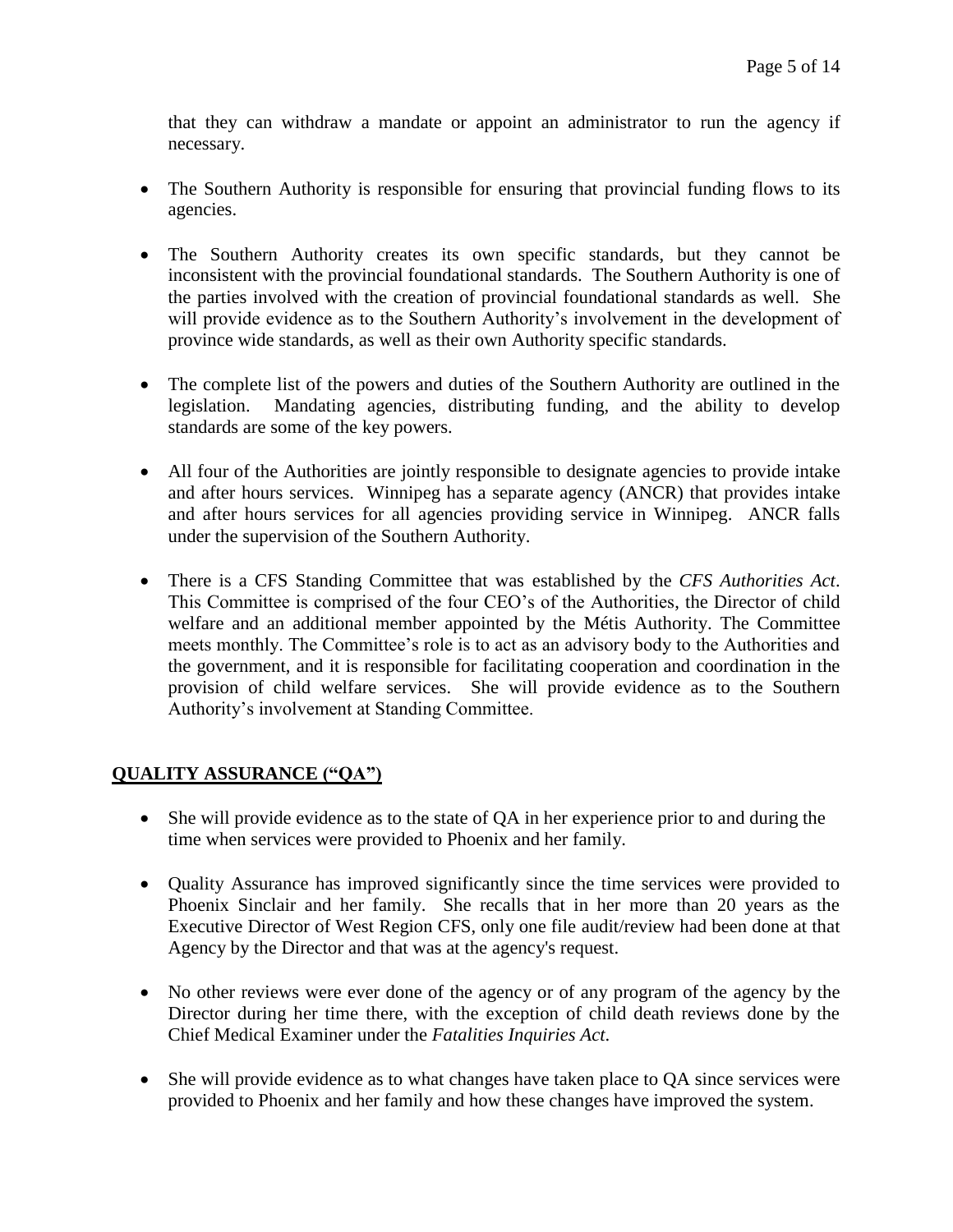The following are the most significant changes that have taken place with respect to QA since the time that services were provided to Phoenix and her family:

## a) AJI-CWI HAS MADE QA EASIER AND BETTER

Since the implementation of AJI-CWI, and the resultant establishment of the Authorities, QA has taken on a much more prioritized, prominent role in the daily operations of the overseeing bodies of the system. The creation of the Authorities has made QA easier to manage because the responsibility for same is spread across the Authorities. Also, the improved relationship between the Authorities and their Agencies has resulted in better communication in the area of QA.

### b) FUNDING FOR A QA COORDINATOR POSITION

A major improvement to QA since the time services were provided is that the new funding model has built in funding for all agencies to have a mandatory QA position, called the QA Coordinator. For the agencies of the Southern Authority, the QA Coordinators are relatively new, with most taking the position within the last 12 months.

The Southern Authority works with each of the QA Coordinators from its agencies and the expectation is that they perform a dual responsibility. They are responsible for QA measures within the agency that employs them. But they also work with the Southern Authority in a few capacities. Primarily they perform a reporting role, but they also work with the Southern Authority to develop plans and ensure that all such joint plans and recommendations are implemented at their agency.

An example of the reporting function is that all QA Coordinators are responsible to deliver to the Southern Authority periodic reports on the agency's foster licensing activities **(Tab B)**. There are other service related reports the QA Coordinator is responsible for reporting on. She will provide evidence as to these reporting requirements.

The expectation on the QA Coordinators is that they are also responsible for ensuring that QA measures are implemented at their agency. It is an expectation that the QA Coordinators will conduct ongoing random file reviews within their agencies with respect to service delivery. The volume of files makes random file reviews the most practical option. Typically, 5% to 10% of the category of files being reviewed by the Southern Authority will be pulled for audit purposes.

The audits would include reviews to ensure compliance with the various service delivery standards (a few examples would be: face to face contact standards, foster home licensing, proper file recording etc.). The QA Manager for the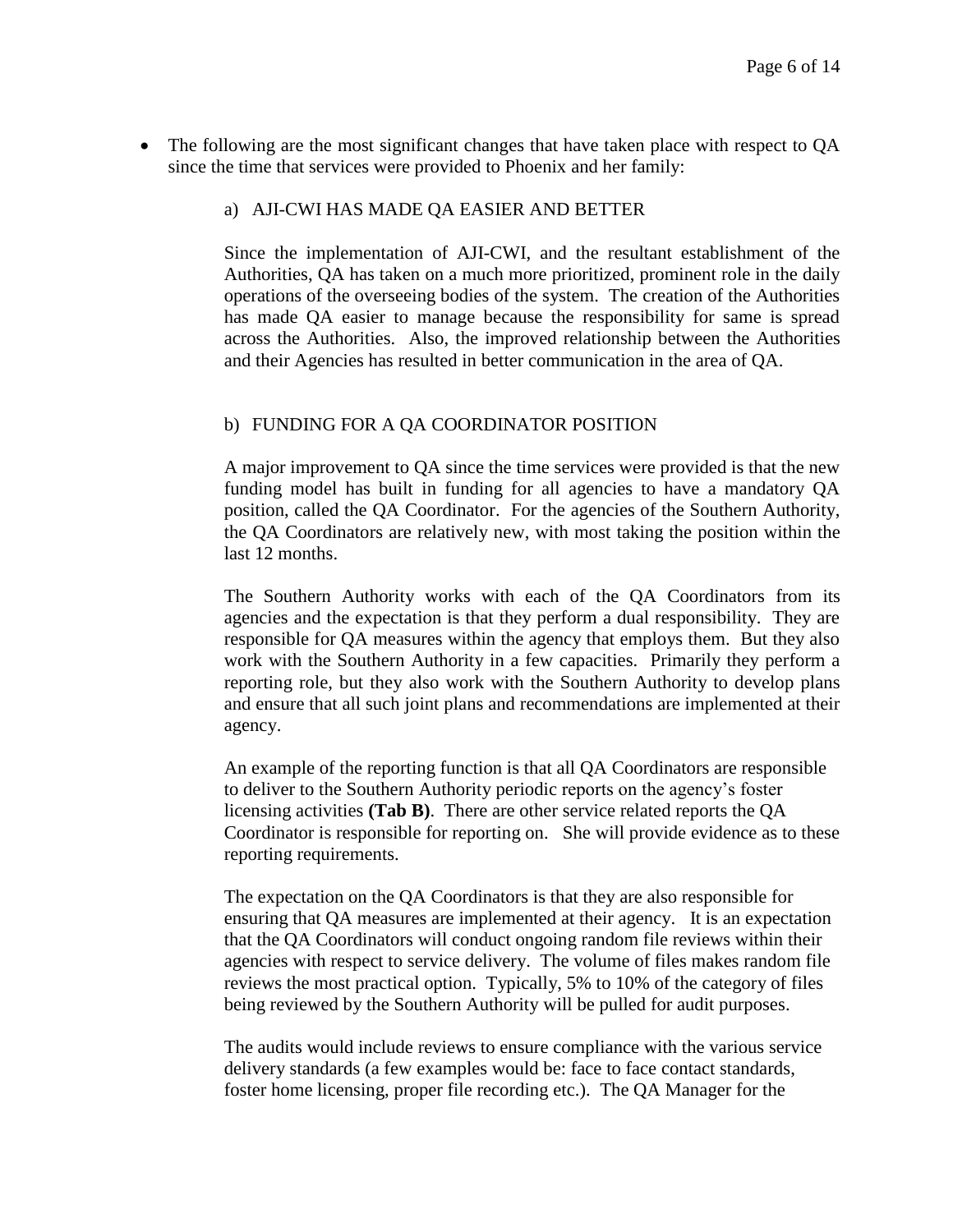Southern Authority is currently working with the recently hired (per the new funding model) QA Coordinators at the agencies to develop standardized templates for use in the day to day QA measures at the agencies. This will ensure that there will be a consistent approach to QA at all of the agencies under the Southern Authority.

### c) REVIEWS OF AGENCIES EVERY FOUR YEARS

Another QA measure that the Southern Authority has implemented which did not exist at the time services were provided to Phoenix and her family is a schedule of proposed reviews of every agency on a four year cycle.

The comprehensive review is based on a detailed framework which sets out the broad areas to be covered, as well as detailed aspects of each broad topic **(Tab C)**. The review is intended to scrutinize the agency's governance structure, its Service Delivery, its finances, its Human Resources management, its administration, its information technology, its infrastructure, and other areas.

From the comprehensive review, the Southern Authority generates a comprehensive report in draft that is shared with the agency. The agency reviews the report and then the parties meet to discuss the report and finalize it. Once it is finalized it is published on the Southern Authority's website.

The reports often contain recommendations for changes to the agencies. The Southern Authority works with the agencies to develop work plans to address the recommendations and regularly meet with the agencies to track the status of the implementation of recommendations.

#### d) CFSIS MORE FRIENDLY TO USE FOR QA PURPOSES

Another change is that CFSIS has been upgraded to become more useful for QA purposes. Specifically, CFSIS has been altered so that agencies and the Authority can use the program to run reports to ensure compliance on various service delivery standards.

When the Southern Authority was created in 2003, the authority and its agencies could not run such reports on CFSIS. This change has allowed for a greater volume of QA to be done in a shorter period of time.

• While the micro level QA is done by QA staff within the agencies, the Southern Authority's role in QA is broader. Although it does have the capacity to, and will occasionally perform random service delivery audits, this is largely left to be done by agency QA staff, who will report to the Southern Authority as outlined above.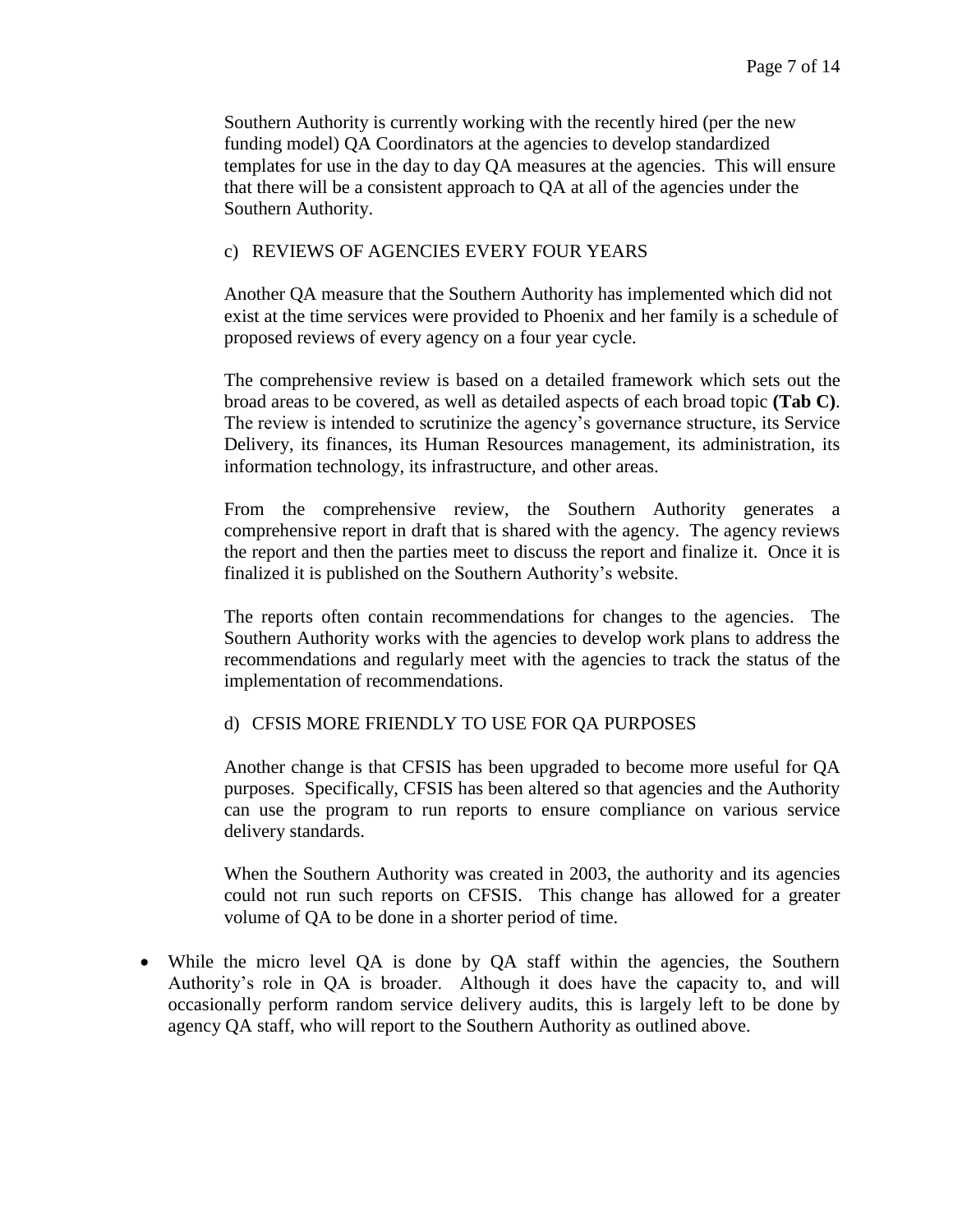- The Southern Authority has a QA Unit, within which is a QA Manager. The QA Unit has administrative support and two other staff members, as well as funding available to retain contracted QA work if necessary.
- An important function the Southern Authority QA Unit performs is the development of Work Plans in tandem with the QA Coordinator and/or the management team at the agency level. These normally flow from Authority directives and the recommendations from agency reviews. The Work Plans outline the recommendations or the goals that need to be achieved, the method by which the agency is going to respond to same, a status as to where the agency is at, and a projected timeline for completion **(Tab D)**.

## **FUNDING**

- She will describe the new funding model and how it has affected the services provided to families since the time services were provided to Phoenix and her family. **(Tab E – CD# 1848)**
- The new funding model became effective October 2010.
- Since about 1991, agencies were funded federally under Directive 20-1. Directive 20-1 was becoming outdated, as it had not kept pace with the change in dollar values.
- In about 1997, there was a process set up with AFN and Indian Affairs called the National Policy Review. There was a regional advisory committee, and she was on that committee. That group was charged with reviewing the funding arrangements and making reports and recommendations for a new funding arrangement. Their report was released in 2000. There were about 22 recommendations in that report, none of which were really acted upon quickly for a whole variety of reasons.
- In approximately 2007 further movement occurred on this front. A regional approach to funding was adopted. Alberta was the first province to get a new funding model, followed by Saskatchewan, then Nova Scotia, followed by Quebec and Newfoundland and finally Manitoba.
- Thus, federally the development of the new model was not tied to AJI-CWI. The AJI-CWI did identify a new funding arrangement as one of the initiatives, in reference to provincial funding.
- However, because the timing coincided, a joint working group with the province was struck and as a result Manitoba has developed a more integrated model than the other regions have. This was especially timely given that the First Nations agencies, as a result of the AJI-CWI, now had both on and off reserve jurisdiction for CFS services. She will provide evidence that Manitoba's funding model has begun the integration of the on and off reserve services.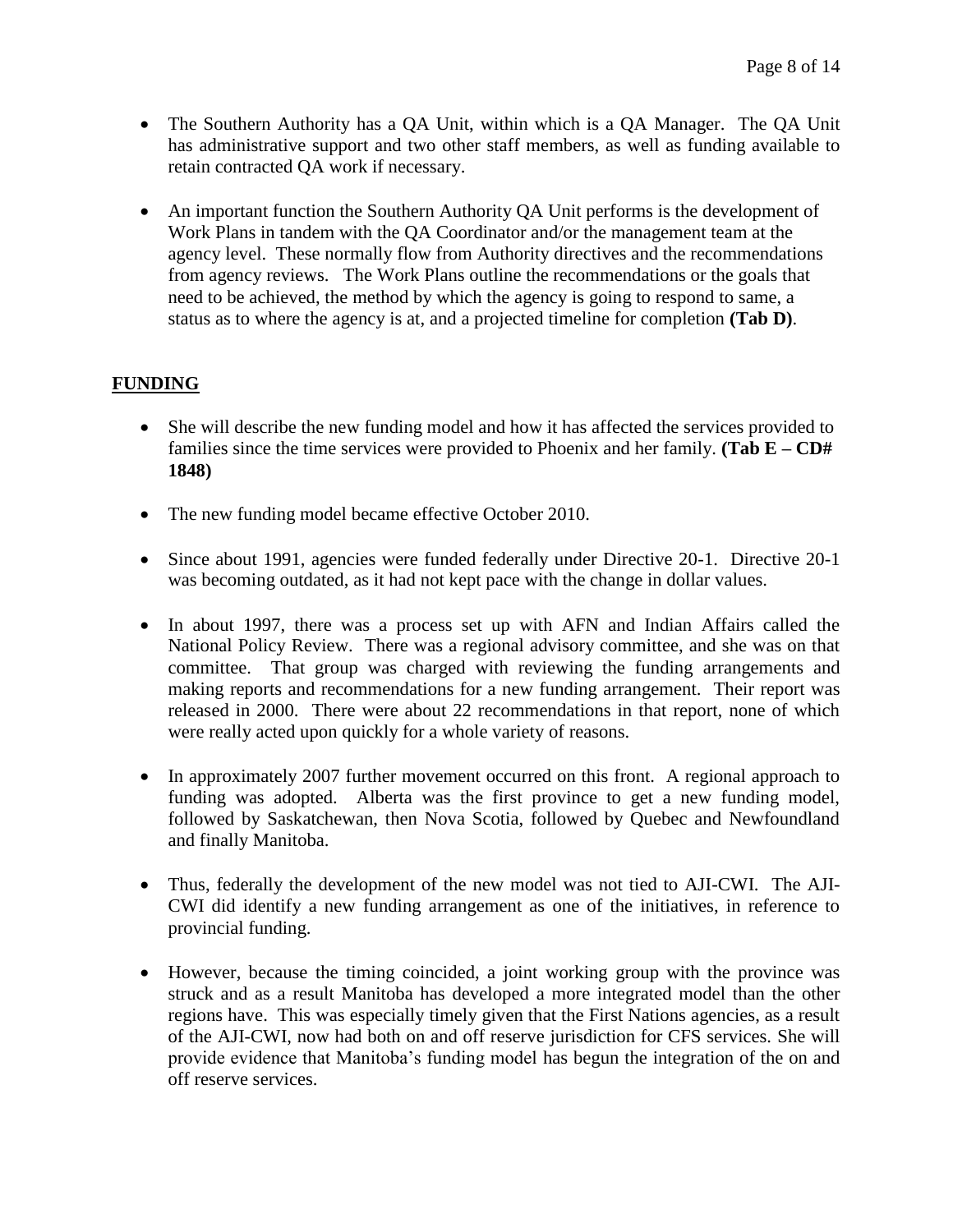- As a result of the new funding model, all of the Southern Authority's agencies have seen an overall increase in funding, with two anomalies: Southeast CFS and West Region CFS.
- The federal funding model provides a certain level of funding according to caseload size. However, the caseload size is not determined by reference to actual cases carried by any given agency. Rather, the model uses population size to create an artificial value for caseload. The model makes an assumption that 7% of the child population on reserve is in care and uses that percentage to create the figure for the caseload number.
- Some of the Southern Authority's agencies have less than 7% of their children on reserve population in care, and those agencies benefit from extra funding. However, Southeast CFS actually has 14% of their children in care, so the result is that half of their workload is not funded.
- The federal government recognizes this anomaly and the past two years has provided an anomaly adjustment payment, although this payment is not a guaranteed payment every year.
- With respect to the provincial funding, the funding is calculated by reference to actual caseloads and as such, all agencies are now receiving more funds than they did under the previous provincial model. Approximately 60% of the funding for Southern Authority agencies comes from the province, with the remaining 40% coming from the federal government.
- Whether the funder is the federal or provincial government is determined by reference to where the parents are located at the time the child comes into care. If the primary caregiver is ordinarily resident on reserve at the time the child comes into care then the federal government provides the funding. If a child has no first nation status then the child is funded by the province even if on reserve. If the primary caregiver is ordinarily resident off-reserve at the time the child enters care the billing are a provincial responsibility.
- The funding model for operations is broken down into two key areas. One is called "Core" and the other is called "Service Delivery". Within Service Delivery there are two streams, one is "family enhancement" (also referred to as "preventio") and the other is "protection". In the Core funding there are five key positions that every agency must have. Agencies do not have the ability to move Core monies to other functions. Those 5 positions are: Executive Director, Head Finance Position, Child Abuse Coordinator, Quality Assurance Coordinator (as discussed above) and Human Resources Manager.
- She will provide further specific details of the new funding model as necessary. Federally, it is in place for a five year term, after which it may be re-negotiated or simply renewed for a further term. Provincially, adjustments are to made annually, based on caseloads.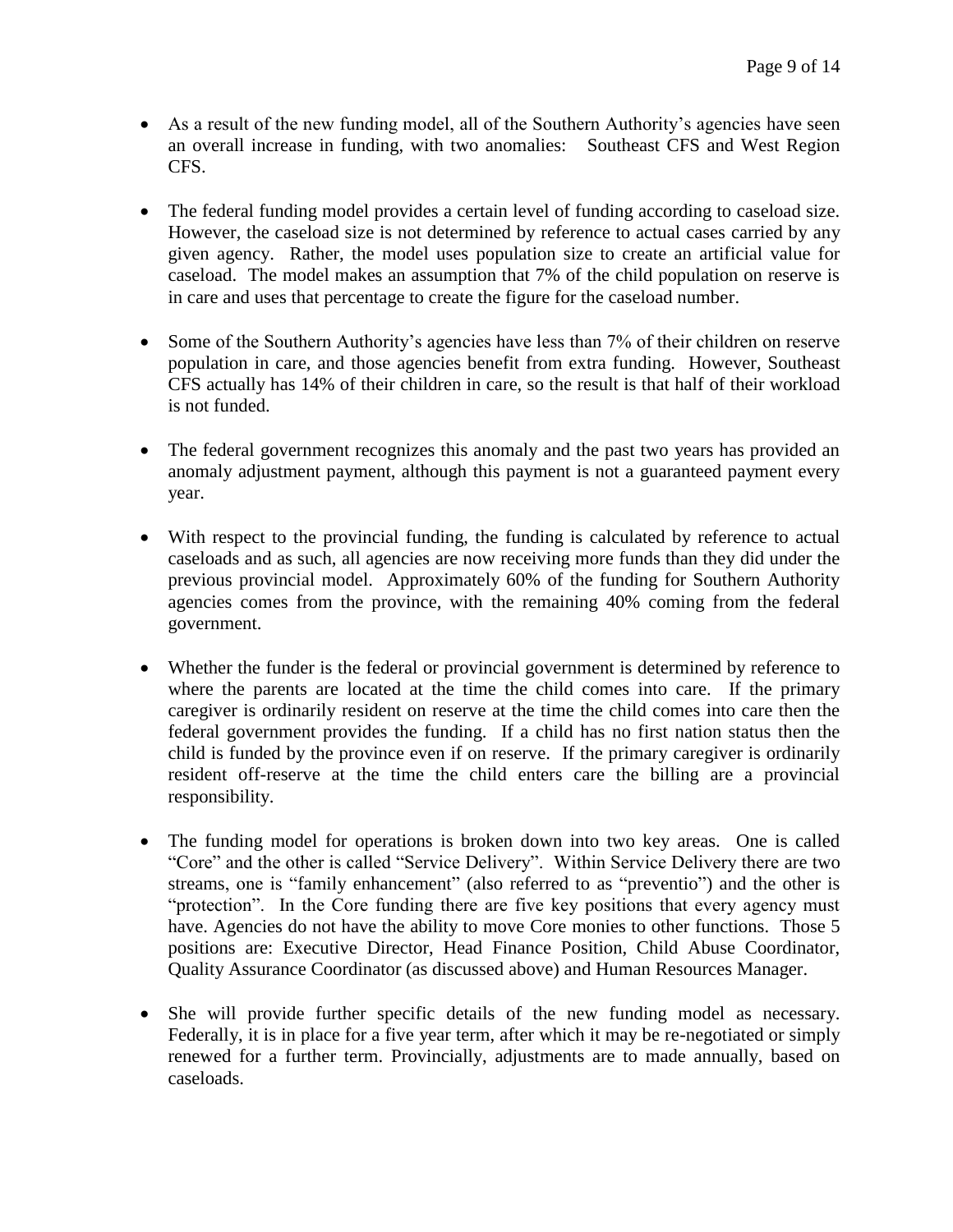- Beyond the obvious improvement to the system that results from more funding, there are a number of side effects of the new funding model which have also served to improve the system. The first is the creation of new and mandatory positions within every agency.
- Another example is that, as a condition precedent to an agency receiving funding on the new model, every agency must develop and present a five year business plan, with annual renewals. A specific template has been created by the Authority that each agency must use when creating their business plan **(Tabs F - J)**. The mandatory business plan and annual renewals result in improved vision, planning, and organization at the agency level.
- Another prerequisite to the new funding model is that the agency must use CFSIS. Most of the Southern Authority's agencies are using CFSIS now. There are still a few agencies where connectivity problems pose roadblocks; however, a connectivity project is ongoing. As of March 25, 2013, 45 of the 61 offices have connectivity, 13 are in progress, and three are on hold. **(Tab K – CD# 1281)**
- A further prerequisite to the new funding model is that the province requires agencies to remit the Children's Special Allowance ("CSA") payments they receive from the federal government for children in care. She will describe what the CSA is, how it is to be used and how the provincial clawback of the CSA impacts the delivery of services to children.
- She will provide evidence that the new funding model is certainly an improvement from the old model; however, it can still be improved. She will talk about perceived inequities caused by the division of funding and how the inequities may impact the delivery of services to children. She will also discuss ideas she has for improvements to the funding system.
- She will discuss the establishment of the regional advisory committee, which comprises members from the province, Aboriginal Affairs and Northern Development Canada (AANDC), the Authorities and the agencies. The purpose of the committee is to deal with issues relating to CFS. One of the key priorities is to analyze the funding model, identify gaps and deficiencies and develop recommendations for changes to the model. They have to date compiled a list of approximately 21 areas that they have identified in this regard. One example is the aforementioned assumption model used to fund federally. It creates inequality among agencies, with some being overfunded and others underfunded.

## **ANCR SERVICE MODEL REVIEW**

• She will give evidence regarding the Service Model Review that the Southern Authority conducted of ANCR and the Southern Authority's role in monitoring the implementation of recommendations flowing therefrom. **(Tab L – CD# 1840)**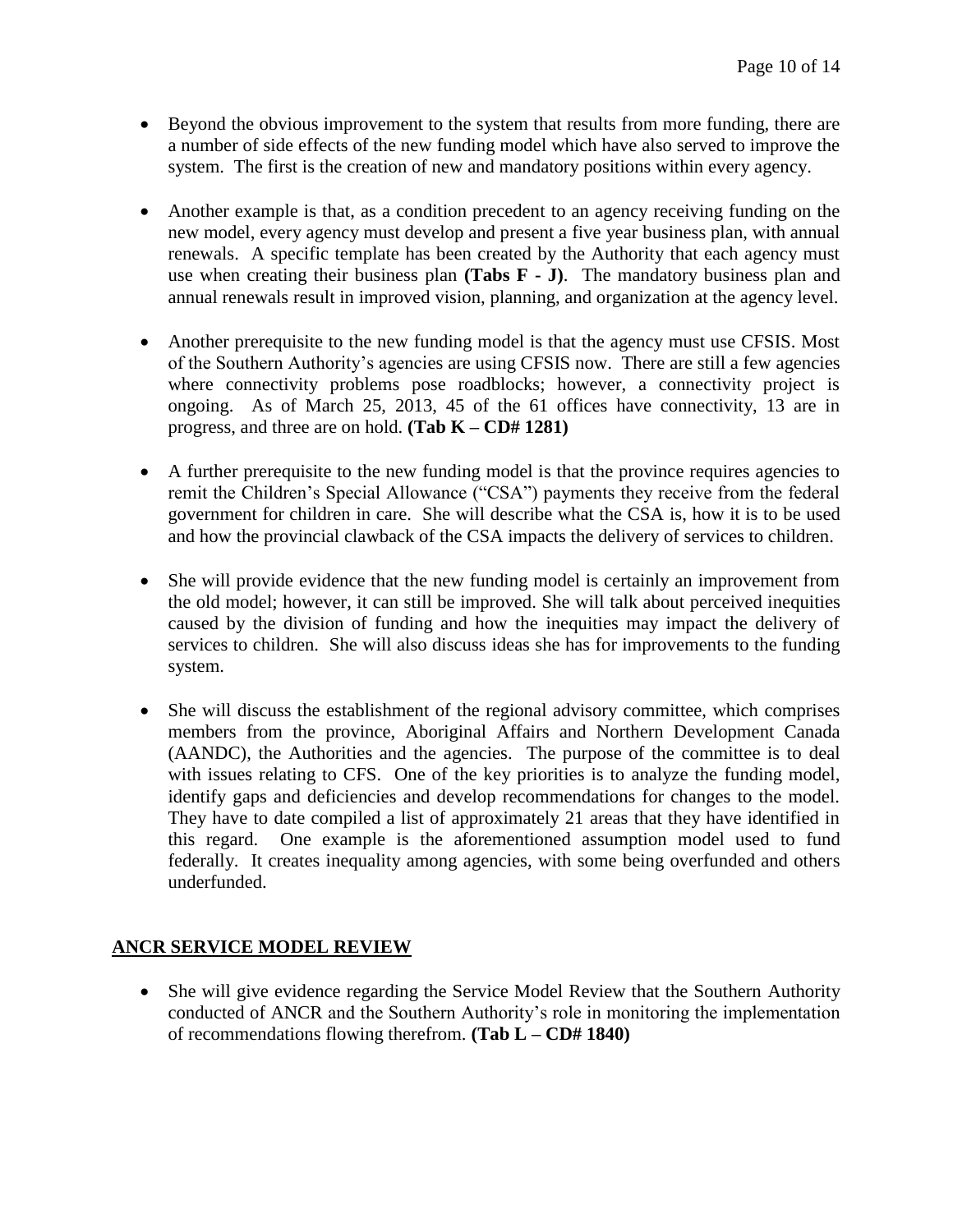- The review was conducted in 2009 and the report was released in March 2010. It was a condition of ANCR receiving its mandate that a service model review be conducted within two years of receiving the mandate.
- Many recommendations came out of the Service Model Review. Below are a few examples.
- There were a number of human resource problems that were carried over from before the changeover from JIRU. When ANCR first started in 2007, almost all of the staff was seconded from Winnipeg CFS. One of the recommendations was that ANCR move assertively to create its own workforce. This recommendation has been followed and a large proportion of the staff are now employees of ANCR and they have achieved their own separate collective agreement.
- There were recommendations regarding the ANCR phone system. The telephone system is a critical part of ANCR's functioning. The review found that some calls were going unanswered because of the system that was in place at the time. Since then ANCR has done work to more effectively utilize its telephone system, resulting in better use of the reports it generates, such as identifying peak usage times and numbers.
- There were recommendations around staffing. Some at the senior level, including the creation a Director of Services position, which has been done.
- In order to streamline the implementation of the recommendations, and to make the improvements that were necessary, two things happened. First, a change in management process/plan was implemented. Second, a service delivery plan was implemented. The Southern Authority was involved in the implementation of those two initiatives and requested that the Ombudsman be involved in providing oversight.
- The purpose of the change management initiative was to respond to all non-service issues and recommendations identified in the Service Model Review.
- A change management expert named Patrick Falconer was retained to perform the function in 2010 after the completion of the Service Model Review. His work was completed in 2011 and a report was produced in June 2011. The report contained several recommendations.
- The Southern Authority is tasked with monitoring the implementation of those recommendations. Significant progress on implementing the recommendations has been made.
- The service delivery plan was not as formalized as the change management. It started after the change management process was completed. Many of the problems at ANCR stemmed from tension in the agency over the non-service related issues carried over from JIRU. Once these problems were addressed the service delivery issues were dealt with.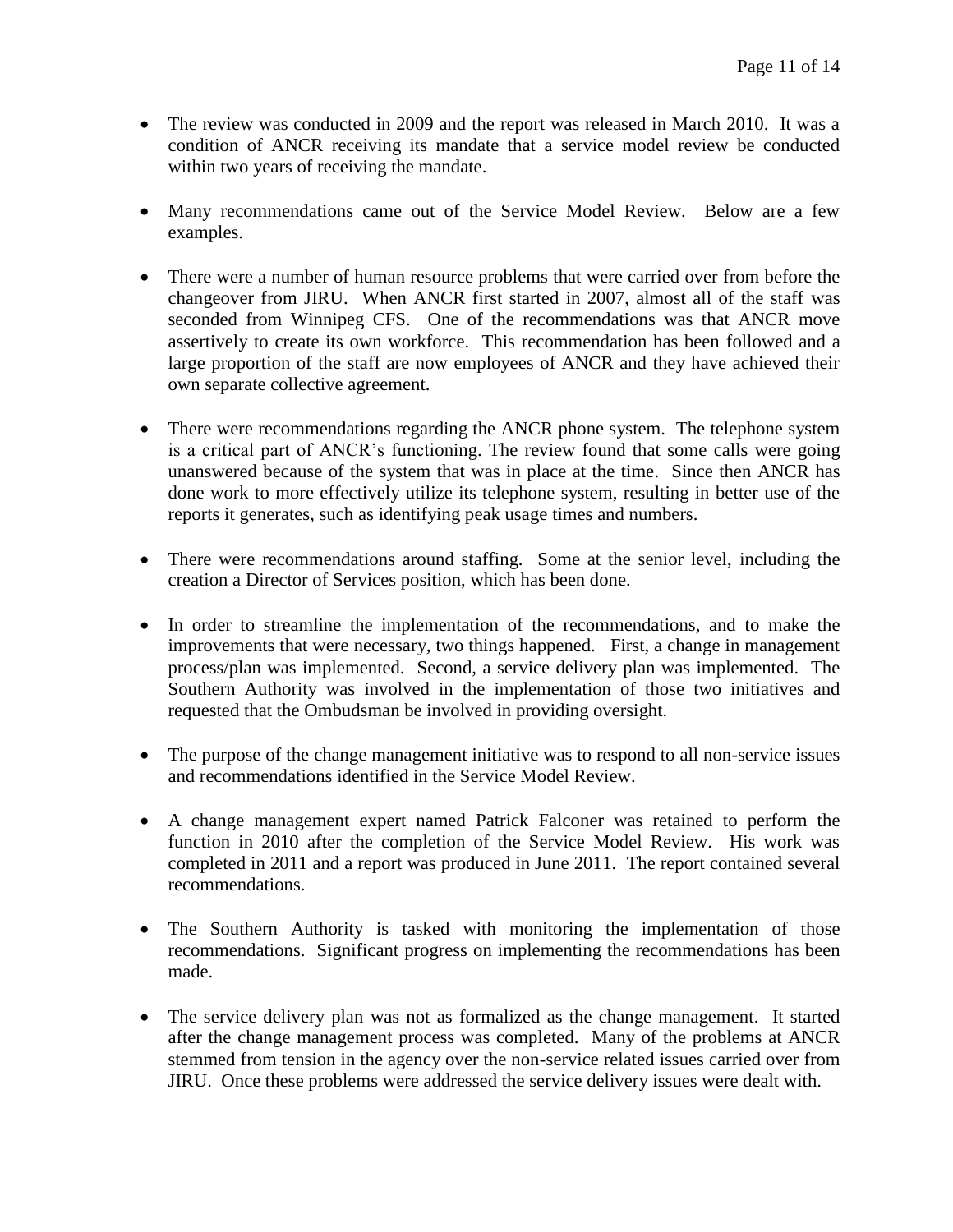- Some examples of the changes made at ANCR in response to the service delivery plan include: more effective use of the telephone system, the creation of a Director of Service position, clarity has been achieved with regard to Differential Response, another intake unit has been created, a third abuse team has been put into place and training on their SDM/Risk Assessment Tools has been completed and SDM implemented. ANCR has also revamped its Family Resource Centers.
- The Southern Authority continues to monitor the developments in this area. She will provide evidence of the implementation to date and the ongoing efforts.

## **WEST REGION CFS PILOT PROJECT ON BLOCK FUNDING OF MAINTENANCE**

- A pilot project on block funding of maintenance was initiated by West Region Child and Family Service during the witness' time as the Executive Director of that agency.
- Broadly described, the pilot project was a community based model for the delivery of child welfare services which strived to put more emphasis on preventative measures and to put more responsibility for the care of children on the individual community in which they were raised, and focus on the specific problems affecting each community.
- The agency began working on the concept in the late 1980's. The first step in the initiative was to conduct research and gather data on each community serviced by the agency over time to analyze and figure out what the most pressing problems were in each community.
- Each community had a CFS committee set up to assist in case planning with children. Each committee was composed of various individuals in the communities, such as school officials, police, support workers etc. These committees assisted in this research and analysis.
- The main feature of the model was the transition to "block funding" of maintenance from the federal government. Prior to the implementation of the pilot project, the way maintenance funding from the federal government worked was that the agency would receive a monthly allocation of funds based on actual maintenance billings. If the agency's spending exceeded the yearly allocation, the agency would submit billings for the actual additional amounts and there would be a year-end reconciliation process. This method of funding created uncertainty and administrative costs for the federal government.
- West Region approached the federal government with a proposal whereby the agency would receive "block funding"; that is, the agency would receive a fixed capped amount of funding for maintenance at the start of the year and would receive nothing further. West Region began receiving block funding in 1992-93.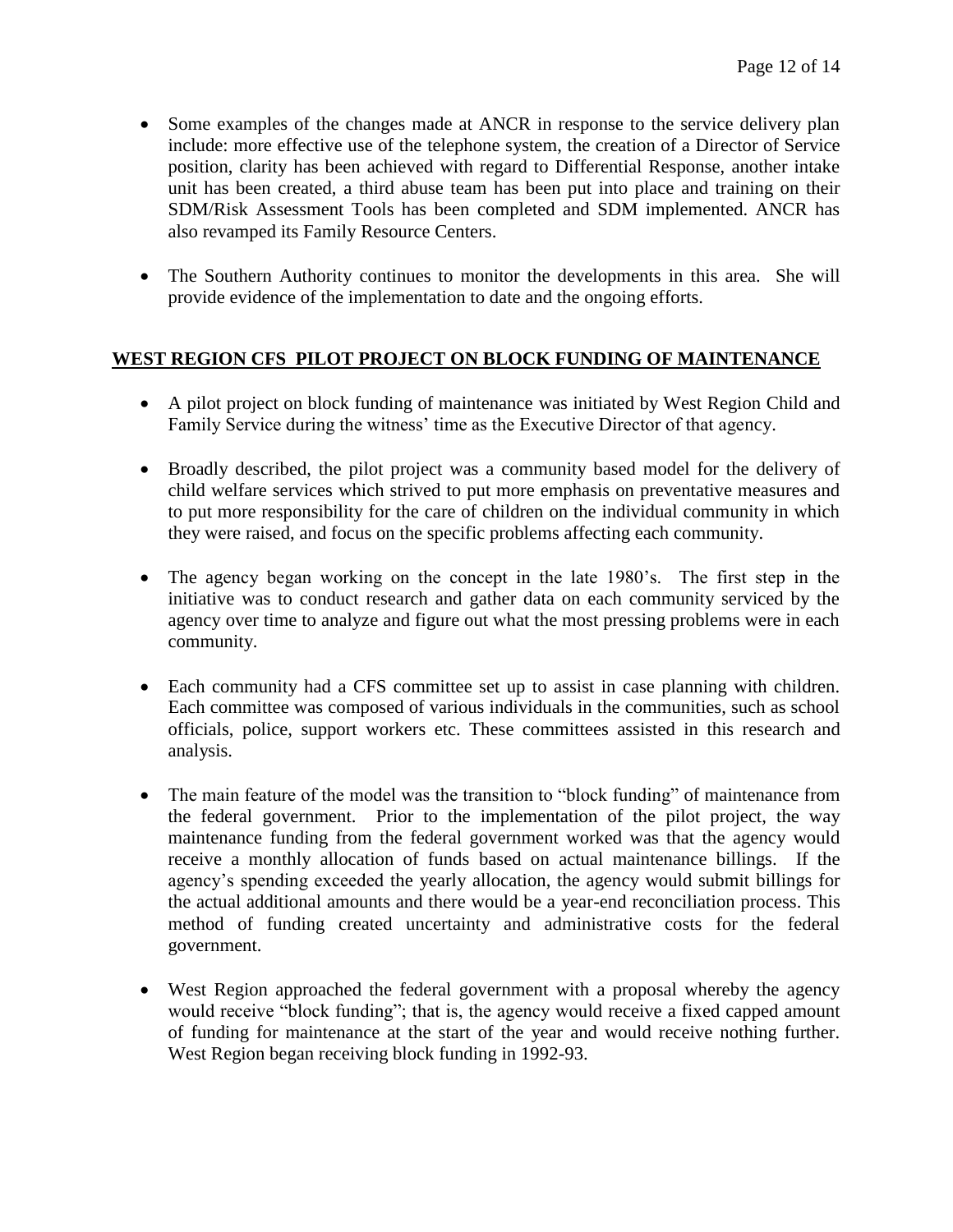- Block funding of maintenance was desirable for the federal government for two reasons. First, it gave the government predictability because they no longer had to worry about covering shortfalls (with a few exceptions in special circumstances). Second, it reduced administrative burden on government, because they no longer needed to process and reimburse the monthly billings and the annual reconciliation requests made by the agency.
- In exchange for transitioning to block funding for maintenance, the agency was given greater flexibility with respect to how they could use the funding. Specifically, the agency received greater flexibility to retain its maintenance "surplus" and use it to:
	- a) develop preventative programs and services geared towards a community based delivery of services;
	- b) develop programs and services with an emphasis not so much on individual families, but on the community as a whole; and
	- c) develop programs and services tailored to respond to the identified specific and individual needs of the various diverse communities that the agency serviced.
- Various programs and services were developed in accordance with this model. Two of the most prevalent and successful initiatives that came from the pilot project were the creation of the "Treatment Support Team" and the "Therapeutic Foster Care Program".
- The Treatment Support Team was an initiative whereby the agency hired individuals who lived in or near the communities that the agency serviced. These individuals were trained to provide therapy, counselling and other treatment support to children in the community. Prior to the implementation of the Treatment Support Team, children who were in need of counselling and therapy were brought into Winnipeg to receive these services. This created added costs and burdens on both the agencies and the children.
- The Treatment Support Team enabled the agency to save the costs associated with transporting the children into Winnipeg. At the same time, it allowed the children to remain in the community and receive therapeutic services from individuals in their own community, who were better able to relate to the children in the context of their families and communities. In the first year of the Treatment Support Team operation, over half a million dollars in costs savings were achieved. Moreover, the response from the community to the Treatment Support Team was very positive.
- The Therapeutic Foster Parent Program was an initiative that saw the agency recruit and provide special training to foster parents to increase placement options available for high needs children. Many times, placement options were limited for high needs children. Depending on the needs, the only placement options available to the agency for such children were institutions in Winnipeg, such as Marymound and Knowles Centre. While such institutions provide the services necessary to manage the high needs of the children, the children are removed from the community and are not being assisted with managing problems related specifically to life in their communities.